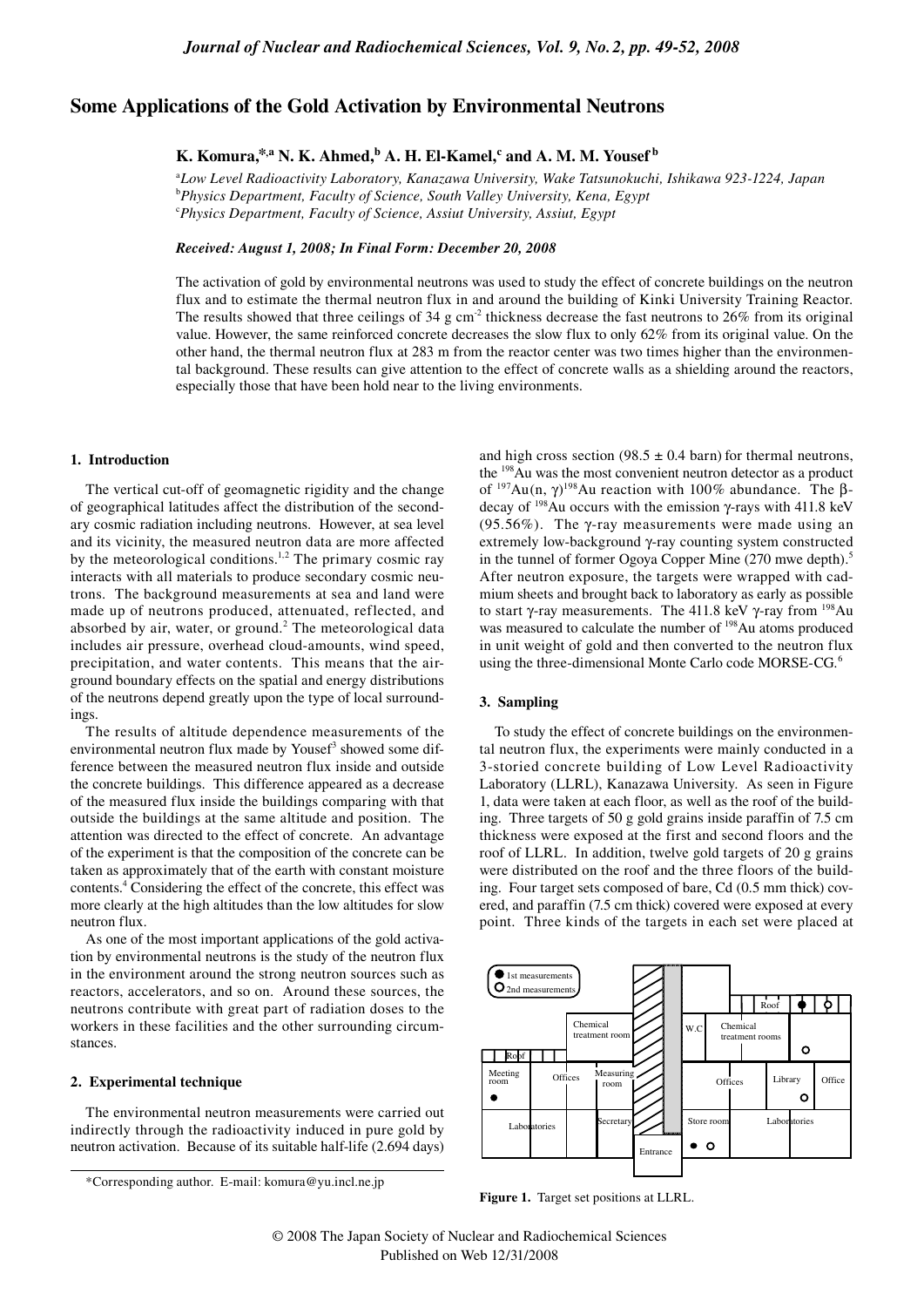least 80 cm apart from each other to avoid interaction. The black circles in Figure 1 show the position of the targets in the first experiment, while the open circles represent the second experiment. As a point of notification, the second floor-target has only one concrete ceiling in the first measurements as shown in Figure 1. The thickness of every reinforced-concrete layer was estimated to be about  $34 \text{ g cm}^2$ .

On the other hand, at Kinki University Training Reactor (UTR-Kinki), 25 gold sheet targets were divided to 5 groups to estimate the thermal neutron flux inside and around the reactor (Figure 2). The first group (A1–A4) consisted of 4 targets, which were exposed inside the reactor body for one-hour operation. Two of these targets were placed in the core of the reactor and the other two were placed at 20 cm above the core. One target at each place was covered with a 0.5 mm Cd sheet to estimate the Cd ratio in the high intensity flux. The targets were cooled for 17 days before γ-ray measurement because of their high radioactivity level. The targets of the second group (3, 6, 8, and 11) were distributed inside the reactor room at four different distances from the reactor center. This group was exposed for one hour only during the reactor operation to estimate the thermal neutron flux around the reactor body during the operation. After 24 h cooling, the γ-ray of targets was measured by Ge detectors. The targets of the third group were exposed at the same points of the second group for one week to evaluate the average neutron flux over one week operation. This group consisted of four bare targets (4, 7, 9, and 12) in addition to two targets with Cd cover (5 and 10). The other five gold targets were distributed inside the reactor building to represent the fourth group (13–17). This group was placed to evaluate the intensity of the thermal neutron flux with which the workers are exposed for one week. The last group consisted of 6 targets (18–23), which were distributed outside the reactor building until 283 m distance to estimate the thermal neutron flux in the reactor environment and to evaluate the runaway neutrons from the reactor to the surrounding environ-



**Figure 2.** Target set positions at UTR-Kinki.

ment. Two of these targets were placed together at the far point. This group was exposed for one week, except for one of the two targets, which was left for one-month exposure to compare with the other target.

All targets were wrapped in Cd sheets during the cooling time. The short exposure and cooling times were corrected during the calculations of the production of gold atoms (*N*) using the known equation 1.

$$
N = \frac{C}{\varepsilon} \frac{1}{1 - \exp(-\lambda t_{\rm R})} \frac{1}{\exp(-\lambda t_{\rm D})} \frac{1}{1 - \exp(-\lambda t_{\rm C})},
$$
  

$$
A = \lambda N,
$$
 (1)

where *A* is the reaction rate of  $^{197}Au(n,\gamma)^{198}Au$ ,  $\lambda$  is the decay constant of  $198$ Au, *C* is the peak count,  $\varepsilon$  is the peak efficiency,  $t<sub>R</sub>$  is the irradiation (exposure) time,  $t<sub>D</sub>$  is the decay (cooling) time before counting, and  $t<sub>C</sub>$  is the counting (measuring) time.

#### **4. Results and discussion**

**4.1. Influence of concrete buildings on the environmental neutron flux.** Tables 1 and 2 and Figure 3 depict the results of the concrete effect experiments at LLRL. The effect of reinforced concrete is clearly observed from these results. The neutron fluxes were gradually decreased from the roof to the first floor exponentially. The fast neutron flux at the first floor showed 36% and 26% from its values at the roof in the first and second experiments, respectively. As a comprehensive estimation, the second experiment is the more interesting for discussion. Although in the fast neutrons measurement, the reduction ratio of  $3<sup>rd</sup>$  floor / roof and  $1<sup>st</sup>$  floor /  $2<sup>nd</sup>$  floor was constant, about 13%, this ratio increased to 47% for  $2<sup>nd</sup>$  floor/  $3<sup>rd</sup>$  floor. The cause of this high reduction is due to the thermalization of the fast neutron by the interaction or scattering with the components of the library, such as aluminum shelves, books, and so on, where the targets were placed. Cadmium measurements have a similar behavior like the fast neutrons

**TABLE 1: Fast neutron flux measured with paraffin absorber**

| Exposure<br>elevation | $^{198}$ Au<br>(atoms/g) | Neutron flux<br>$(10^{-3} \text{ n cm}^{-2} \text{ s}^{-1})$ | Relative<br>to roof |
|-----------------------|--------------------------|--------------------------------------------------------------|---------------------|
| Roof                  | $75.7 \pm 10.5$          | $1.95 \pm 0.27$                                              | 1.00                |
| 2nd floor             | $57.5 + 10.6$            | $1.48 + 0.27$                                                | 0.76                |
| 1st floor             | $27.2 +$<br>70           | $0.70 + 0.18$                                                | 0.36                |

| TABLE 2: Environmental neutron fluxes measured with bare state, with paraffin, and Cd covered at LLRL building |  |  |  |  |  |  |
|----------------------------------------------------------------------------------------------------------------|--|--|--|--|--|--|
|----------------------------------------------------------------------------------------------------------------|--|--|--|--|--|--|

| <b>Exposure Condition</b> | Exposure elevation | $198$ Au (atoms/g)    | Neutron flux<br>$(10^{-3} \text{ n cm}^{-2} \text{ s}^{-1})$ | Reduction ratio | Cd ratio             |
|---------------------------|--------------------|-----------------------|--------------------------------------------------------------|-----------------|----------------------|
| Slow                      | Roof               | 8.4<br>51.6<br>$\pm$  | 7.70<br>$\pm$ 1.24                                           | 1.00            |                      |
| neutron                   | 3rd floor          | 9.6<br>41.5 $\pm$     | $6.20 \pm 1.43$                                              | 0.81            |                      |
| (Bare)                    | 2nd floor          | 34.9<br>10.1<br>$\pm$ | 5.20<br>$\pm$ 1.50                                           | 0.68            |                      |
|                           | 1st floor          | 7.4<br>$32.4 \pm$     | $4.80 \pm 1.10$                                              | 0.62            |                      |
| Fast                      | Roof               | 16.2<br>102<br>$\pm$  | $\pm$ 0.31<br>1.97                                           | 1.00            |                      |
| neutron                   | 3rd floor          | 14.6<br>88.4<br>$+$   | 1.70<br>$\pm$ 0.28                                           | 0.86            |                      |
| (Paraffin covered)        | 2nd floor          | 8.9<br>39.9<br>$\pm$  | $\pm$ 0.17<br>0.77                                           | 0.39            |                      |
|                           | 1st floor          | 7.7<br>$26.2 \pm$     | $0.51 \pm 0.15$                                              | 0.26            |                      |
| Cadmium                   | Roof               | 15.1<br>4.6<br>$+$    | 1.00<br>3.20<br>$+$                                          | 1.00            | 3.4<br>$\pm$ 1.2     |
| measurement               | 3rd floor          | 4.1<br>$10.6 \pm 1$   | $2.30 \pm 0.88$                                              | 0.72            | 3.9<br>-1.7<br>$\pm$ |
| (Cd covered)              | 2nd floor          | 3.4<br>5.74<br>$+$    | 1.40 <sup>°</sup><br>$\pm$ 0.73                              | 0.44            | 6.1<br>4.0<br>$+$    |
|                           | 1st floor          | 3.1<br>3.46 $\pm$     | $\pm$ 0.67<br>0.75                                           | 0.23            | 8.6<br>9.4<br>$\pm$  |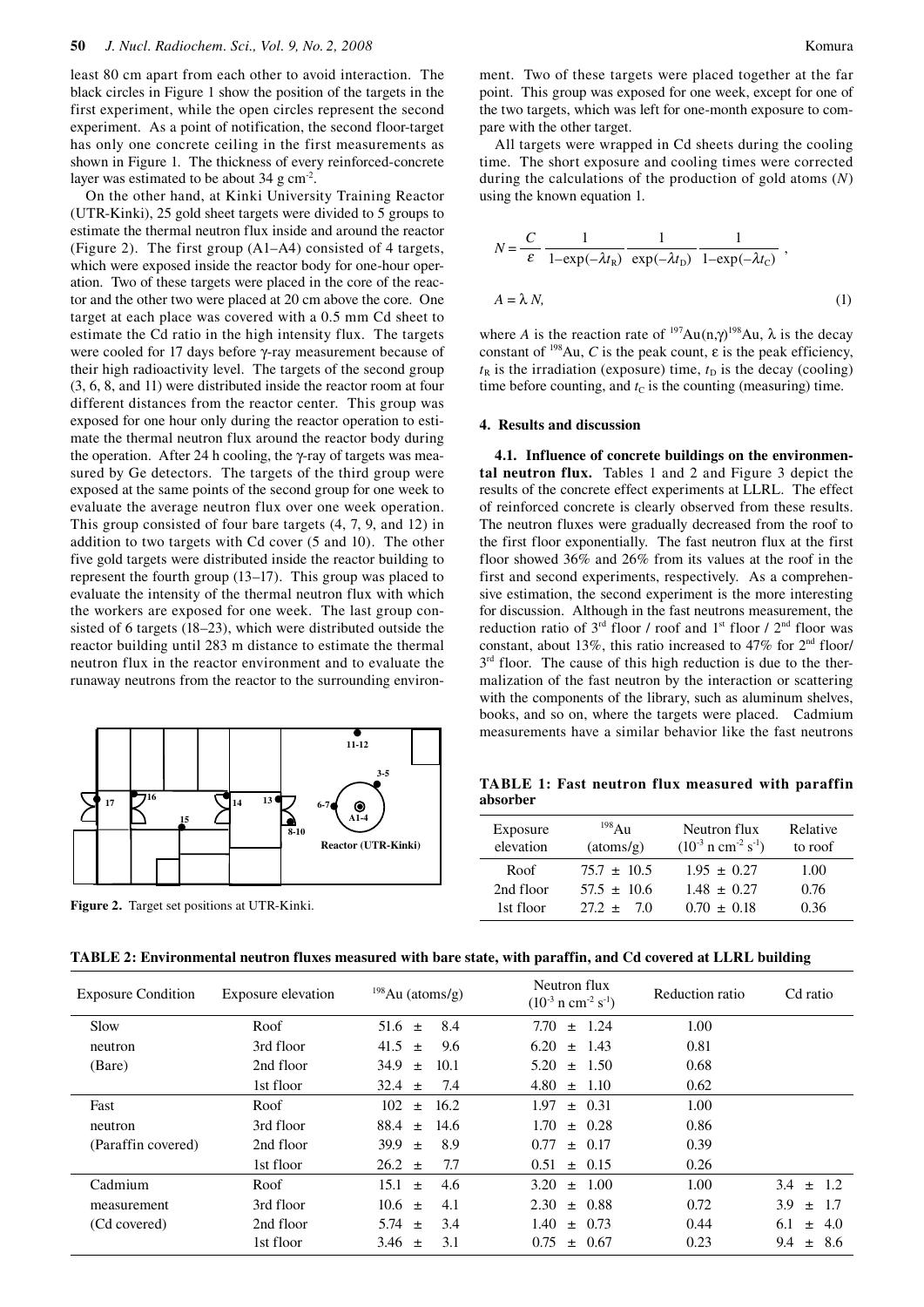

**Figure 3.** Slow neutron, fast neutron and Cd covered flux at LLRL.

because its value depends mainly on the epithermal flux. On the other hand, the slow neutron flux showed a different behavior. The reduction ratio of 3rd floor/roof was about 19% and 13% for 2nd floor/3rd floor, respectively. This ratio decreased to  $6\%$  for  $2<sup>nd</sup>$  floor/1<sup>st</sup> floor. The reduction at the third floor came from the concrete effect, whereas at the second and first floors, the absorbed slow neutron flux by concrete is compensated by the thermalization of the high energy neutron flux by the concrete and the other components such as furniture of the building.

The Cd ratio increased gradually from 3.4 at the roof to 9.4 at the first floor, which means that the thermal neutrons are the most predominant than the epithermal neutrons at lower floors. This effect is a result of the thermalization of fast neutrons by the concrete. From these results, it is evident that the concrete is an effective shield for the high-energy neutrons. Three ceilings of 34 g cm<sup>-2</sup> thickness decreased the flux to  $26\%$  from its original value. However, the same reinforced concrete decreased the slow flux to only 62% from its original value. These results can give attention to the effect of concrete walls as a shielding around the reactors, especially those that have been hold near to the living environments.

**4.2. Estimation of the thermal neutron flux around the Kinki University Reactor.** The thermal neutron flux intensity was estimated inside and around the research reactor of Kinki University. The neutron source for starting the reactor is Pu-Be (37 GBq). The estimated thermal flux at the core of the reactor is  $1.2 \times 10^7$  n cm<sup>-2</sup> s<sup>-1</sup> and  $1.2 \times 10^5$  n cm<sup>-2</sup> s<sup>-1</sup> at 20 cm over the core. On the other hand, the fast neutron flux is  $1.3 \times$ 10<sup>6</sup> n cm<sup>-2</sup> s<sup>-1</sup> at the core. According to Prof. Morishima, Cd ratio is estimated to be 5–7 at the core of the reactor. Table 3 shows the results of one-hour exposure targets. The thermal

neutron flux at the core of the reactor is  $1.24 \times 10^7$  n cm<sup>-2</sup> s<sup>-1</sup> and  $5.52 \times 10^5$  n cm<sup>-2</sup> s<sup>-1</sup> at 20 cm above the core. The Cd ratio at the two points is 13.4 and 13.6, respectively. These values are about 2 times higher than the official value. The large values of the present data may be caused by the thick (0.5 mm) Cd sheet used for covering the gold target or the target position was higher than that of the bare gold experiment. The epithermal neutrons are reflected and moderated from the fast neutron by the components of the reactor or the moderator. The results around the reactor body showed no clear relation between the neutron flux and the distance from the reactor. This is due to the target position in respect to the neutron source. The targets 3–5 were placed at 3.1 m over the reactor. The others were set beside the wall of the reactor body  $(6, 7)$  or steel door  $(8-10)$ or the concrete outer wall (11, 12). So, the adjacent material may have some effect on the neutron flux. This effect is more clearly at 5.7 m where the targets number 8–10 were stock to steel door. The thermal neutron production over steel bodies is about 11 times higher than the environmental background.<sup>7</sup> This is due to the marked rises of the flux at that point. The average thermal flux inside the reactor room was about 77.6 *±* 3.5 n cm<sup>-2</sup> s<sup>-1</sup> over the reactor and on an average  $15.2 \pm 2.3$  n  $\text{cm}^{-2}$  s<sup>-1</sup> around the reactor room.

Table 4 shows that the thermal neutron flux measured for one week at the same points has the same behavior except that its intensity was distributed over one week exposure. This means that the measured results for one hour are correct. The average of the thermal neutron flux over one week decreased to  $(3.35 \pm 0.18)$  n cm<sup>-2</sup> s<sup>-1</sup> and  $(0.68 \pm 0.16)$  n cm<sup>-2</sup> s<sup>-1</sup> over and around the reactor, respectively. These results show that the exposure for one week decreased the average flux intensity to 4.3% and 4.5% over and around the reactor, respectively, comparing with its value during the operation. The Cd ratios at 3.1 m and at 5.7 m were 8.2 and 8.4, respectively. Comparing these ratios with those obtained inside the reactor body, it is shown that the Cd-shield is more effective at high neutron flux.

The thermal neutron flux distribution inside the reactor room is plotted together with the flux inside the building in Figure 4 to show the variation of the intensity with the distance from the reactor center. This figure shows obviously that the intensity of the thermal neutron flux decreases exponentially with the distance from the reactor. These results indicate that the thermal neutron flux inside the control room, where the workers spend most of the time during the operation of the reactor, was about (0.41  $\pm$  0.04) n cm<sup>-2</sup> s<sup>-1</sup>. This value was measured by targets number 13. The average of the corresponding values in the hall was about  $(0.08 \pm 0.04)$  n cm<sup>-2</sup> s<sup>-1</sup>. This value decreased to  $(0.034 \pm 0.008)$  n cm<sup>-2</sup> s<sup>-1</sup>at the entrance of the building.

Figure 4 shows also that the thermal neutron flux decreases gradually with the distance outside the reactor building, but the flux at 283 m is still higher than the environmental background

| <b>TABLE 3: Neutron flux measured for one-hour operation of the UTR-Kinki reactor</b> |  |  |  |  |
|---------------------------------------------------------------------------------------|--|--|--|--|
|---------------------------------------------------------------------------------------|--|--|--|--|

| Target No.              | Condition  | Distance from<br>the reactor center<br>(m) | 198Au<br>(atoms/g)                     | Thermal neutro flux<br>$(n cm-2 s-1)$ | Cd ratio |  |
|-------------------------|------------|--------------------------------------------|----------------------------------------|---------------------------------------|----------|--|
|                         |            |                                            | Inside the reactor                     |                                       |          |  |
| A1                      | Bare       | 0                                          | $1.10 \times 10^{11}$                  | $1.24 \times 10^{7}$                  |          |  |
| A <sub>2</sub>          | Bare       | 0.2                                        | $4.90 \times 10^{9}$                   | $5.52 \times 10^{5}$                  |          |  |
| A <sub>3</sub>          | Cd covered | 0                                          | $8.20 \times 10^{9}$                   | $1.78 \times 10^{6}$                  | 13.4     |  |
| A4                      | Cd covered | 0.2                                        | $3.60 \times 10^{8}$                   | $7.81 \times 10^{4}$                  | 13.6     |  |
| Inside the reactor room |            |                                            |                                        |                                       |          |  |
| 6                       | Bare       | 1.9                                        | $1.18\times10^{5} \pm 1.5\times10^{4}$ | $13.3 + 1.6$                          |          |  |
| 3                       | Bare       | 3.1                                        | $6.89 \times 10^5 \pm 3.1 \times 10^4$ | $77.6 \pm 3.5$                        |          |  |
| 11                      | Bare       | 5.2                                        | $1.30\times10^{5} \pm 1.2\times10^{4}$ | $14.6 \pm 1.3$                        |          |  |
| 8                       | Bare       | 5.7                                        | $1.58\times10^{5} \pm 1.6\times10^{4}$ | 17.8<br>$\pm$ 1.8                     |          |  |